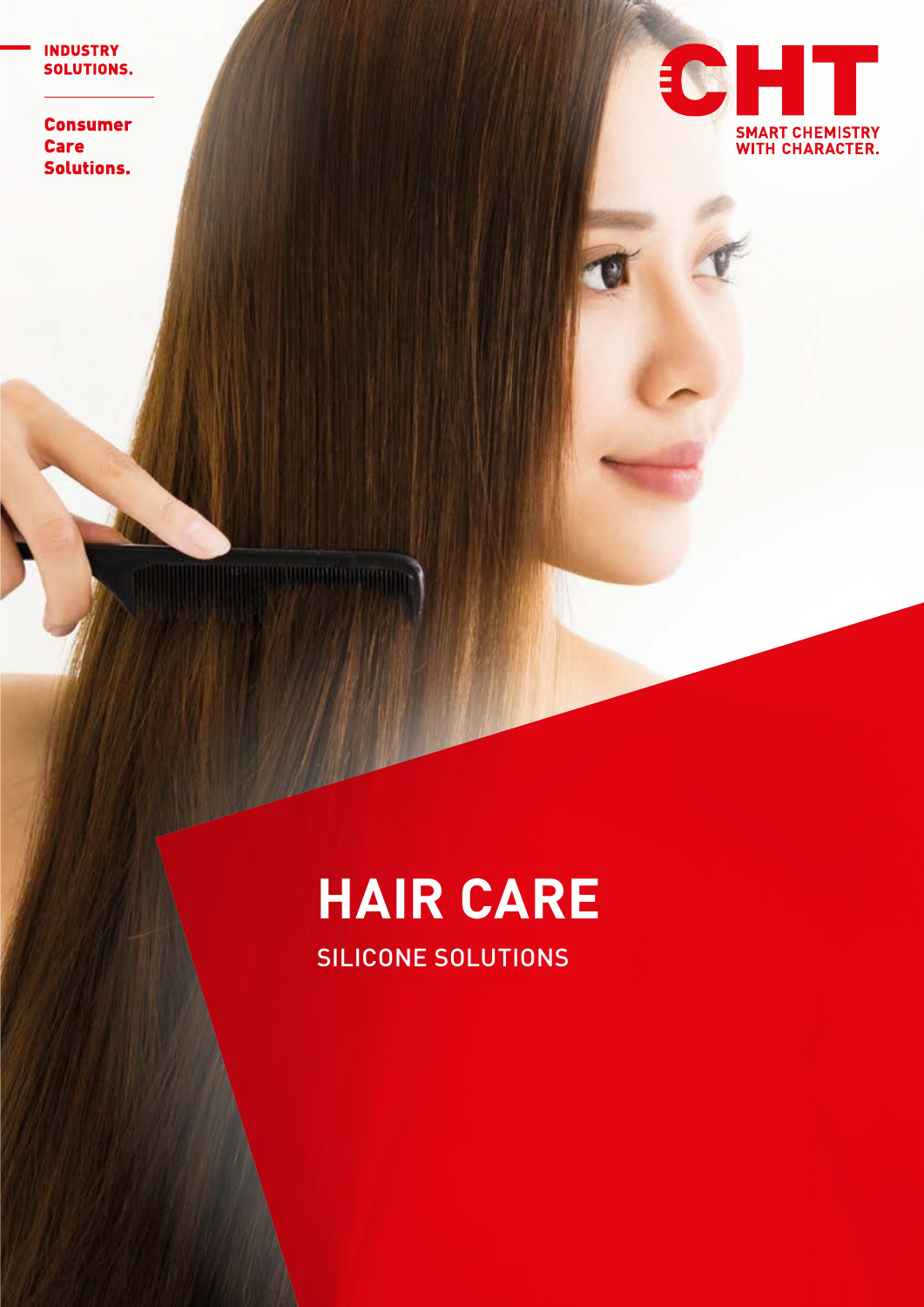## HAIR CARE

Silicone protects the hair from the elements, keeping it smooth and shiny. Dry and damaged hair feel like it is healthy by filling in the porosity and provides nourishing conditioning benefits. With an improved combability on wet and dry hair

as well as anti-static property with less build-up effect it is a good choice for hair shampoo, rinse-off conditioner as well as leave-in treatment.



Compared to classic dimethicone the silicone quats and sugar modified silicones by CHT give your hair the advantages as follow:

- $\triangleright$  No build up effect on hair
- $\blacktriangleright$  Lighten hair feeling with no tacky / greasy hair feeling
- $\blacktriangleright$  High affinity to the hair surface
- $\triangleright$  Anti-static effect on hair
- ▶ Boost other ingredients in a formulation
- Good conditioning effects
- ▶ More hair volume
- ` No negative impact on foam quantity, viscosity and formulation stability
- $\triangleright$  Suitable for clear / milky shampoo formulations
- ▶ Paraben and MIT/BIT free

#### **CHT-BeauSil™ QUAT 211 EM | CHT-BeauSil™ QUAT 212 EM**  Siliconequaternium-17 & Quaternium-80

 $\blacktriangleright$  Silicone quat emulsion, a light hair feeling for everyday hair care

## **CHT-BeauSil™ QUAT 255**

Quaternium-80

 $\blacktriangleright$  Silicone quat, high affinity to the hair surfaces and good repair function

# **CHT-BeauSil™ AMO 918 EM**

## Gluconamido aminodimethicone

 $\blacktriangleright$  Sugar modified silicone emulsion, reduces the built-up effect and improves the dry combing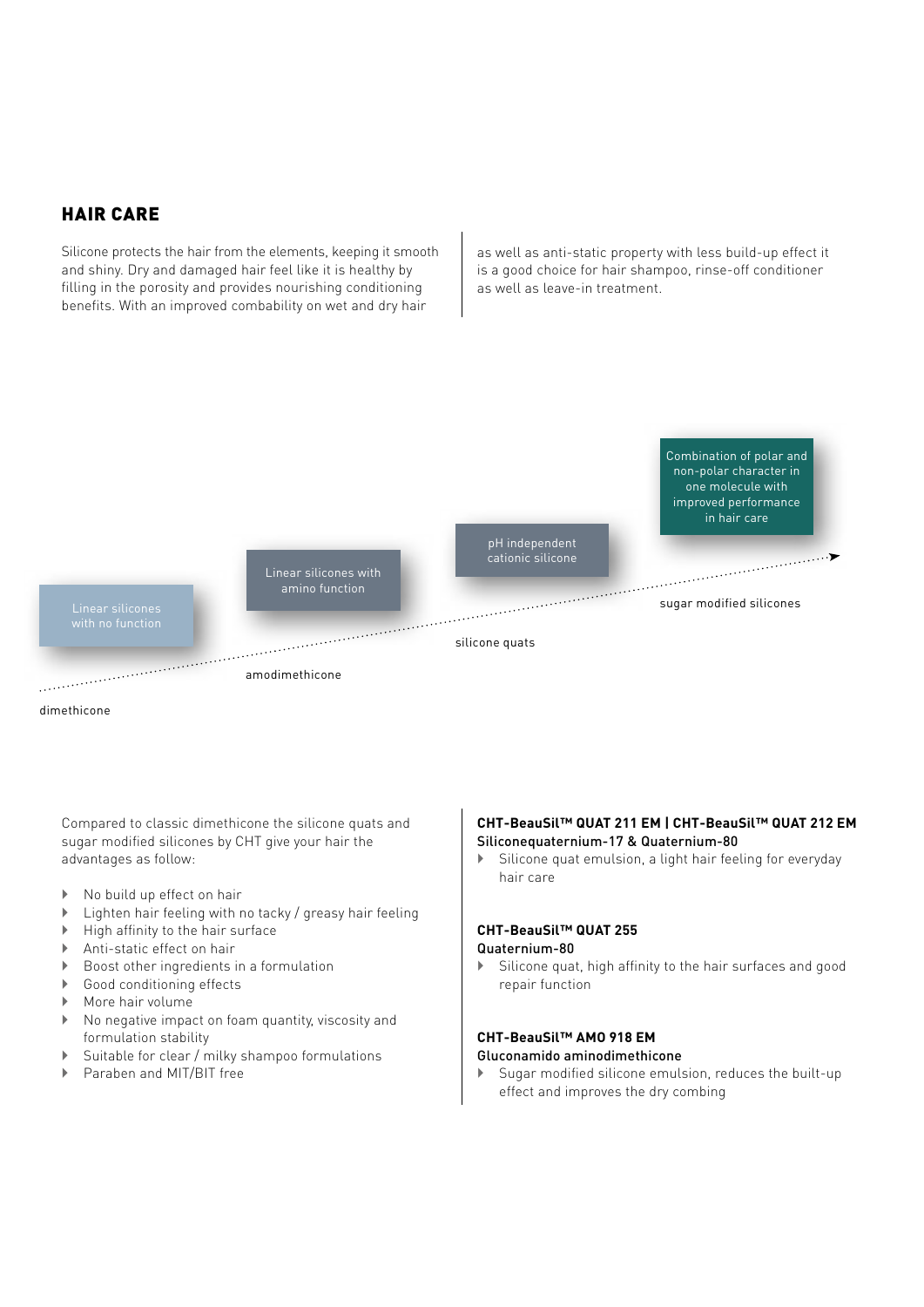



|                         | Dimethicone/ol          | Amodimethicone                                                             | Sugar mod. Amino        | Si-Quat                                                                    | Si-PEG |
|-------------------------|-------------------------|----------------------------------------------------------------------------|-------------------------|----------------------------------------------------------------------------|--------|
| <b>Benefits</b>         | non-ionic               | lasting effect                                                             | volume                  | every day shampoo                                                          | light  |
| Build-up effect         | $\bullet\bullet\bullet$ | $\bullet$                                                                  | $\bullet$               | ۰                                                                          | O      |
| Conditioning effect     | $\bullet$               | $\begin{array}{ccccc}\n\bullet & \bullet & \bullet & \bullet\n\end{array}$ | $\bullet$               | $\bullet\bullet$                                                           |        |
| For damage hair         | $\bullet$               | $\bullet\bullet\bullet$                                                    | $\bullet\bullet$        | $\bullet\bullet$                                                           |        |
| Shine                   | $\bullet$               | $\bullet$                                                                  | $\bullet\bullet\bullet$ | $\bullet\bullet$                                                           |        |
| Hair substrate affinity | $\bullet$               | $\bullet$                                                                  | $\bullet\bullet\bullet$ | $\bullet\bullet\bullet$                                                    |        |
| Technology              | $\bullet$               | $\bullet$                                                                  | $\bullet\bullet\bullet$ | $\begin{array}{ccccc}\n\bullet & \bullet & \bullet & \bullet\n\end{array}$ |        |

● good ●● better ●●● best